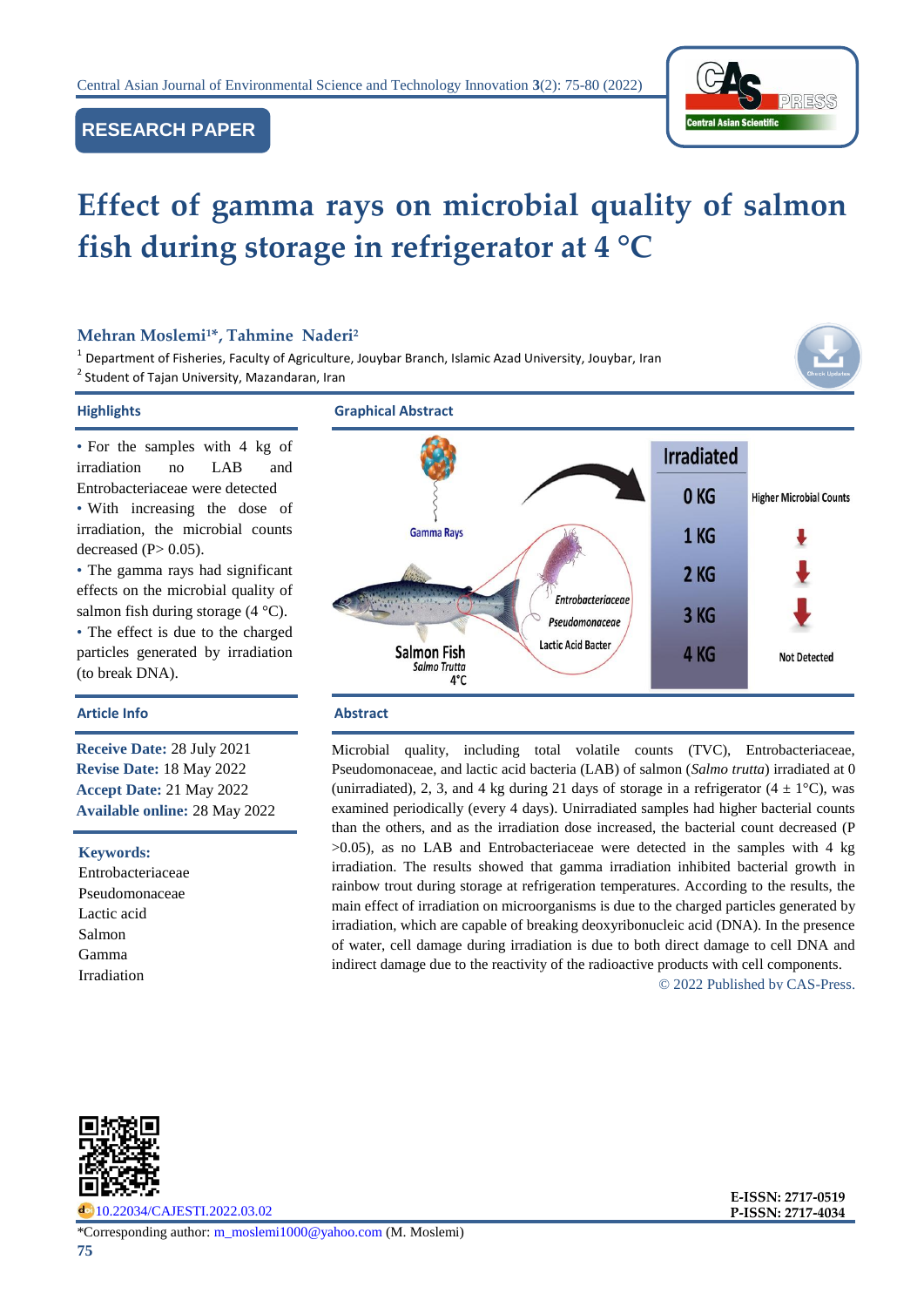#### **1. Introduction**

Fish and fish products are perishable foods. Spoilage of fish muscle results from biological reactions such as the oxidation of lipids, the action of endogenous enzymes, and the metabolic activities of microorganisms [\(Toughani et al., 2020\)](#page-5-0). Microbial contamination reduces the shelf-life of foods and increases the risk of foodborne illness. Bacteria are one of the major organisms contributing to the rapid deterioration of fish quality and the risk of foodborne illness. When the fish dies, bacteria present on the surface and in the guts multiply rapidly and invade the flesh, which provides an ideal medium for growth and multiplication (Khan and [Mustafa, 2012\)](#page-5-1). Therefore, most perishable food products are stored at low temperature in order to extend their shelf-life. However, these steps do not eliminate undesirable microorganisms from these products. Alternative preservation techniques such as pulsed light, high pressure, pulsed electric and magnetic fields, natural antimicrobial ingredients and irradiation are being used or investigated for their application to food products [\(Quintavalla and Vicini, 2002;](#page-5-2) [Holley and Patel, 2005\)](#page-5-3).

The irradiation process is one of the few technologies which address both quality and safety due to its ability to control spoilage and foodborne pathogenic microorganisms by exposition to ionizing energy and also is the only alternative to heat processing for food preservation that has a lethal effect on micro-organisms. Nowadays, more than 60 countries have regulations allowing food irradiation of at least one product and total quantity of irradiated foods in the world was reported to be about 405,000 tons, while total amount of irradiated meat and seafood was about 32,000 tons in 2005 [\(Özogul et al., 2010;](#page-5-4) [Badr, 2012\)](#page-4-0). Salmon is a high quality product with considerable nutritional and economic importance. The main objective of this study was to investigate the effects of different doses of gamma irradiation on bacterial quality of fresh rainbow trout fillets during cold storage.

#### **2. Materials and methods**

# *2.1. Sample preparation*

60 salmon fish weighing from 250 to 300 g and the same age and were purchased from the Karaj fish farm transferred to the cold chain. The selection of fish was randomly taken from fish of almost equal size. After washing, the fish were placed in fresh ice containers (3: 1 ratio of ice and fish) in jelly boxes and then transferred to the aquaculture processing laboratory of the University of Tehran. In order to vacuum, the samples were placed in vacuum-vacuumed plastics after vacuuming and packed in vacuo vacuum conditions and then transferred to the Atomic Energy Organization of Iran for irradiation [\(Fig. 1\)](#page-1-0).



**Fig. 1.** Fish preparation and fillet sample.

# <span id="page-1-0"></span>*2.2. Irradiation*

All groups were exposed to 220 gasses. After irradiation, the specimens were transferred to the laboratory and stored in a refrigerator at 4 °C for 21 days. During the maintenance period, samples for each treatment at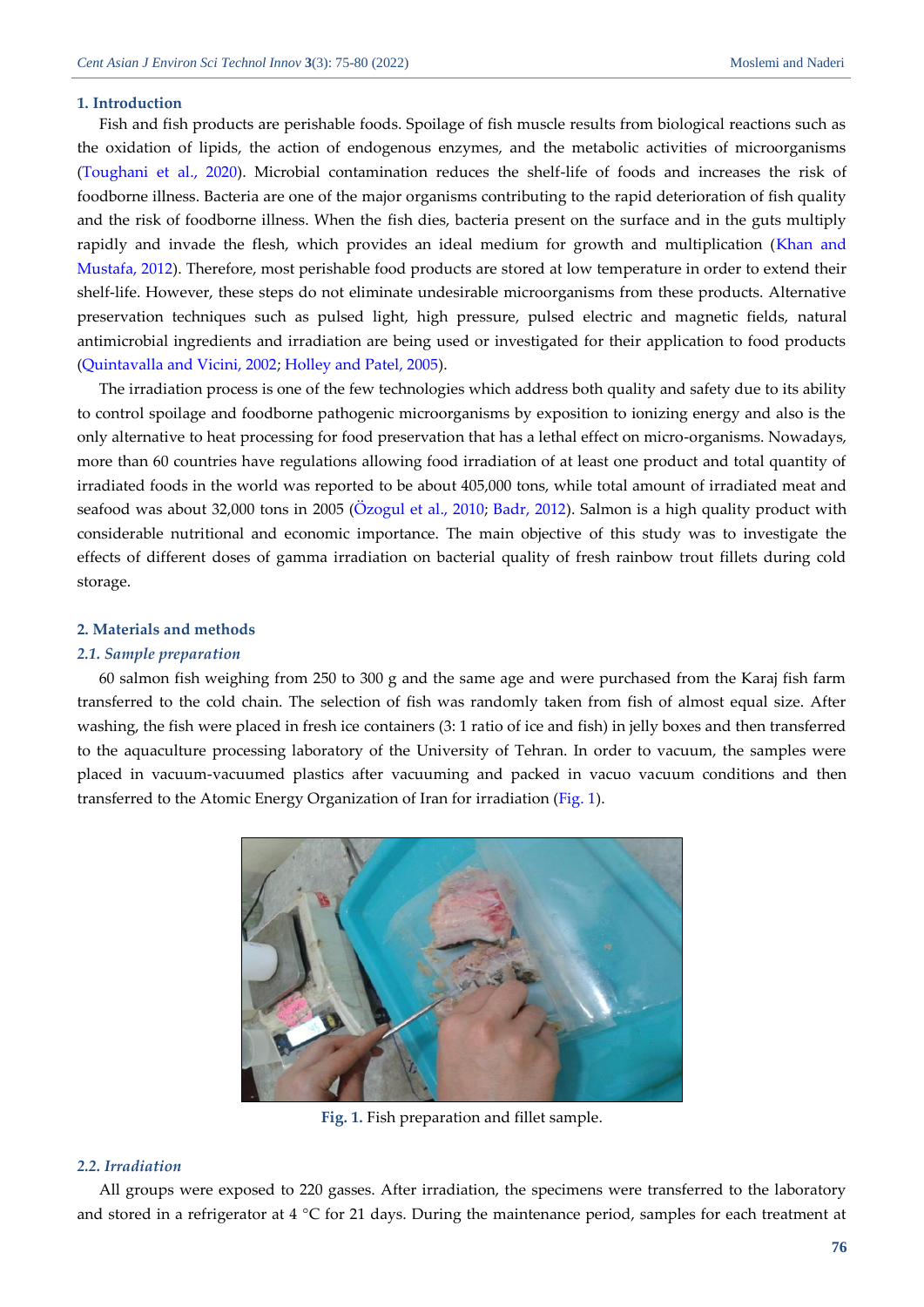random intervals of 1, 5, 9, 13, 17, and 21 days were selected randomly and microbial tests (including total bacterial load measurements, pseudomonads count , The number of bacteria producing lactic acid, as well as the number of bacteria associated with secondary contamination, namely enterobacteriacea) were performed on them.

# *2.3. Microbial analysis*

According to the standard method for preparing the specimen for microbial tests (2006, Hoosber), using a sterile knife and pencil, each fillet was sampled at 25 g, and then 225 ml of sterilized cold physiological serum (approximate temperature of 4 °C) and completely homogeneous (for 2 min). The specimens were then kept at room temperature for 30 minutes until resuscitation was performed. After preparation of the samples and to prepare different dilutions, the samples were removed using a sampler of 1 ml and transferred to the test tube containing 9 ml of sterilized cold physiological serum and then fully homogenized, To a dilution of 1/0. In this experiment, in order to measure total bacterial load, Pseudomonas, the bacteria producing lactic acid, *Vantrobactyrosa* were used from plate count agar, pseudomonas agar peptone, deMan Rogosa Sharpe agar, iron agar, respectively. Analysis of bacteria producing lactic acidIn the case of lactic acid producing bacteria, after the preparation of the plates, they were used for incubation at 30  $^{\circ}$ C for 48 to 72 days, and then the number of colonies formed was counted. Enterobacteriaceae analysis For examination of Enterobacteriaceae bacteria, the plates were placed at 37 °C for 24 hours, then large colonies were counted with purple halo [\(Fig. 2\)](#page-2-0).

#### *2.4. Statistical analysis*

All data were normalized by Kolmogorov-Smirnov test. After realization of two main conditions, the parametric tests of variance analysis (homogeneity of variance and normalization of data (1999 Zar), two way ANOVA) were used to compare the variance between treatments and to check whether there is any difference in meaning All treatments (0.5 and 0.1% confidence level) were used by SPSS software using statistical software. Charts were also drawn using Excel software. In this experiment, 60 fishes, 4 experimental treatments A completely randomized design template was tested with 3 replications.

<span id="page-2-0"></span>

**Fig. 2.** Sterile environment for preparing the culture medium.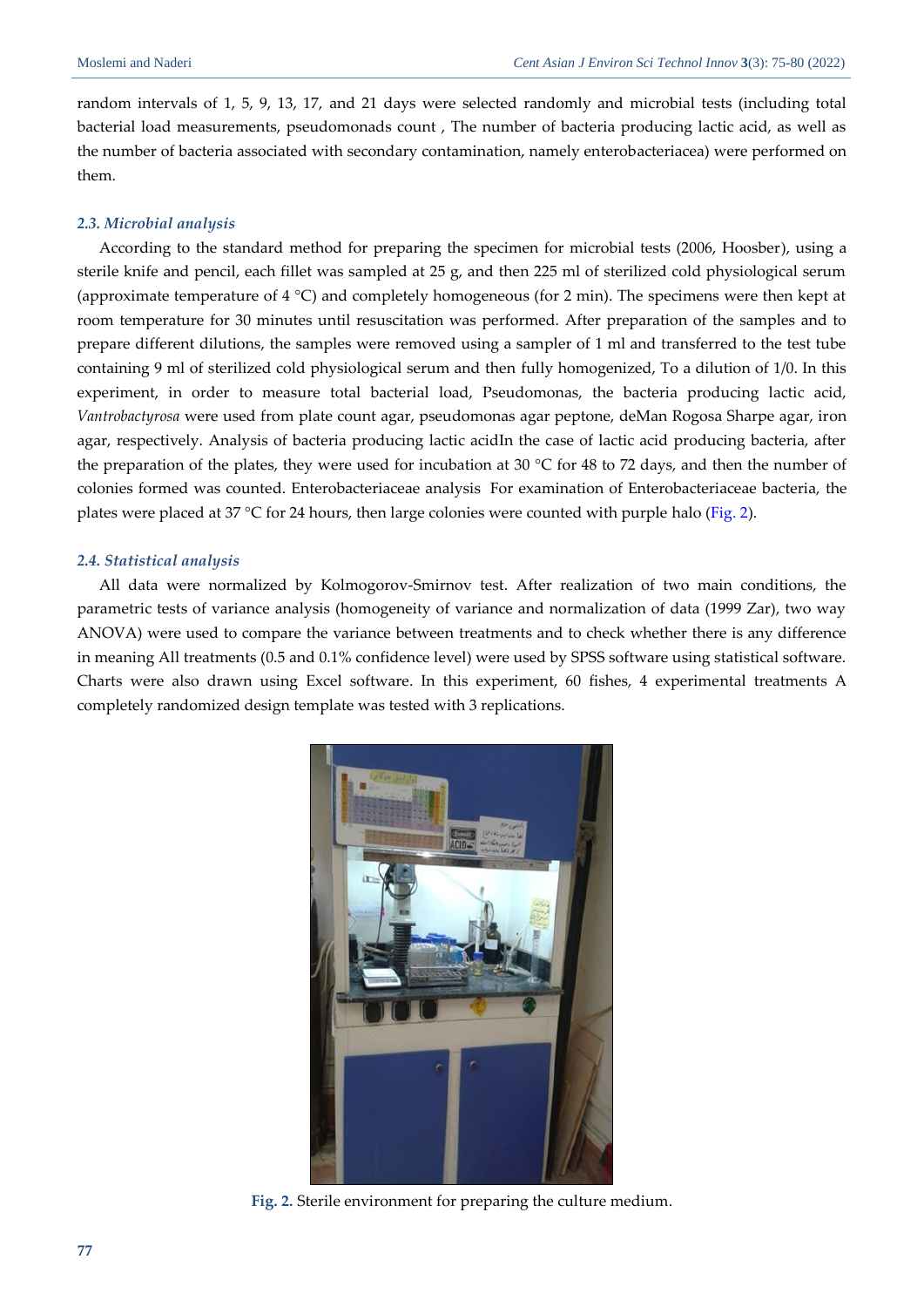#### **3. Results and Discussion**

The total volatile counts per gram of irradiated and unirradiated rainbow trout during the storage time are presented in [Fig. 3a.](#page-4-1) The unirradiated samples had an initial count of 2.8 log CFU microorganisms per gram. In samples irradiated to 2, 3 and 4 kGy, the initial bacterial count was reduced to 1.11, 0.5, and 0.1 log CFU organisms per gram, respectively.

The initial TVC content of fish sample indicated that the quality of fish was good. Sallam, 2007 and Hamzeh and Rezaei, 2012, reported that the initial number of bacteria less than 4 log CFU per gram of sample refers to good quality of fish. The initial microbial load of freshwater fishes is related to water condition, temperature and handling condition [\(Sallam, 2007\)](#page-5-5).

pseudomonaceae was not detected immediately after irradiation [\(Fig. 3b\)](#page-4-1). Generally, pseudomonaceae increased during the storage time but it was greater in unirradiated samples (P< 0.05) and irradiaton with 3 and 4 kg reduced pseudomonaceae counts as there was not significant differences between 3 and 4 kg if irradiation. *Enterobacteriaceae*, a hygiene indicator, were also found to be members of the microbial populations associated with the spoilage of fresh rainbow trout during refrigerated storage. This finding is in agreement with the results reported for different fish species, including salmon [\(Sallam,](#page-5-5) 2007), Mediterranean octopus [\(Atrea et al.,](#page-4-2) [2009\)](#page-4-2), and rainbow trout [\(Mexis et al.,](#page-5-6) 2009; [Pezeshk et al., 2013\)](#page-5-7), in which *Enterobacteriaceae*were part of the microflora found at the end of the shelf life of products under refrigerated storage. The initial amount of *Entrobacteriaceae* in rainbow trout was 0.89 and 0.1 log cfu/g for control and irradiated samples with 2 kg, respectively and were not detectable for irradiated to 3 and 4 kg [\(Fig. 3c\)](#page-4-1). The *Enterobacteriaceae* of the controls increased significantly during the storage and decrease after 13 and 9 day for 2 and 3 kg of irradiation, and was not detectable for 4 kg of irradiation samples during the storage time.

The LAB contents of samples were not detectable immediately after irradiation with different doses [\(Fig. 3d\)](#page-4-1). The initial content was 0.99 log CFU per gram of unirradiated samples (as control) and were appeared in 5 and 9 days for 2 and 3 kg of irradiation, respectively. Toward the end of storage time the LAB contents increased significantly for 0 (unirradiated), 2 and 3 kg and it was not detectable for samples with 4 kg of irradiation. The increase for unirradiated samples was greater than the others  $(P<0.05)$  (Grecz et al., 1983).

Riebroy et al., 2007 investigated the effects of irradiation at different doses (0, 2 and 6 kilogray (kgy) on the microbiological quality of Som-fug, a Thai fermented fish mince [\(Riebroy et al., 2007\)](#page-5-8). They reported that Lactic acid bacteria (LAB) and TVC, yeast and mold counts in samples irradiated at 6 kgy were not detectable throughout the storage of 30 days at 4  $\degree$ C, whereas no growth was found in the sample irradiated at 2 kgy within the first 10 days.

Abu-Tarboush et al., 1996 exposured the Tilapia (*Tilapia nilotica* × *T. aurea*) and Spanish mackerel (*Scomberomoruscommerson*) to gamma irradiation doses of 1.5, 3.0, 4.5, 6.0, and 10.0 kg. They reported that Doses of 3.0 and 4.5 kgy extended the sensory acceptability (appearance, odor, texture, taste) and the microbial quality (total count and coliforms) by 8 days compared to the unirradiated controls [\(Abu-Tarboush et al., 1996\)](#page-4-3).

Hocaoğlu et al., 2012 investigated the effects of different doses of gamma irradiation 1, 3 and 5 KGy on shrimp at two different temperatures (+4 and -18). They reported that high dose of irradiation (5 kgy) might enhace lipid oxidation, although inhibited the growth of microorganisms (aerobic mesophilic bacteria, *Staphylococcus aureus*, *Escherichia coli* and coliform count) at both temperatures ([Hocaoğlu et al., 2012](#page-5-9)).

Generally, bacterial counts of the samples increased during the storage, with a marked decrease at day 17 for TVC. This result suggested that bacteria in rainbow trout might be inhibited or killed by lactic acid produced with sufficient exposure time. Additionally, bacteriocin from LAB might function as a bacteriocidal agent, leading to a lowered count [\(Riebroy et al., 2007\)](#page-5-8).

The results showed that gamma irradiation inhibit bacterial growth in rainbow trout during storage. Gamma irradiation has been considered as an interesting method of preservation to extend the shelf life of chilled, stored fish and also to reduce, qualitatively and quantitatively, the microbial population in fish and fishery products [\(Riebroy et al., 2007;](#page-5-8) [Abu-Tarboush et al., 1996\)](#page-4-3). Ionisation irradiation affects microorganisms, such as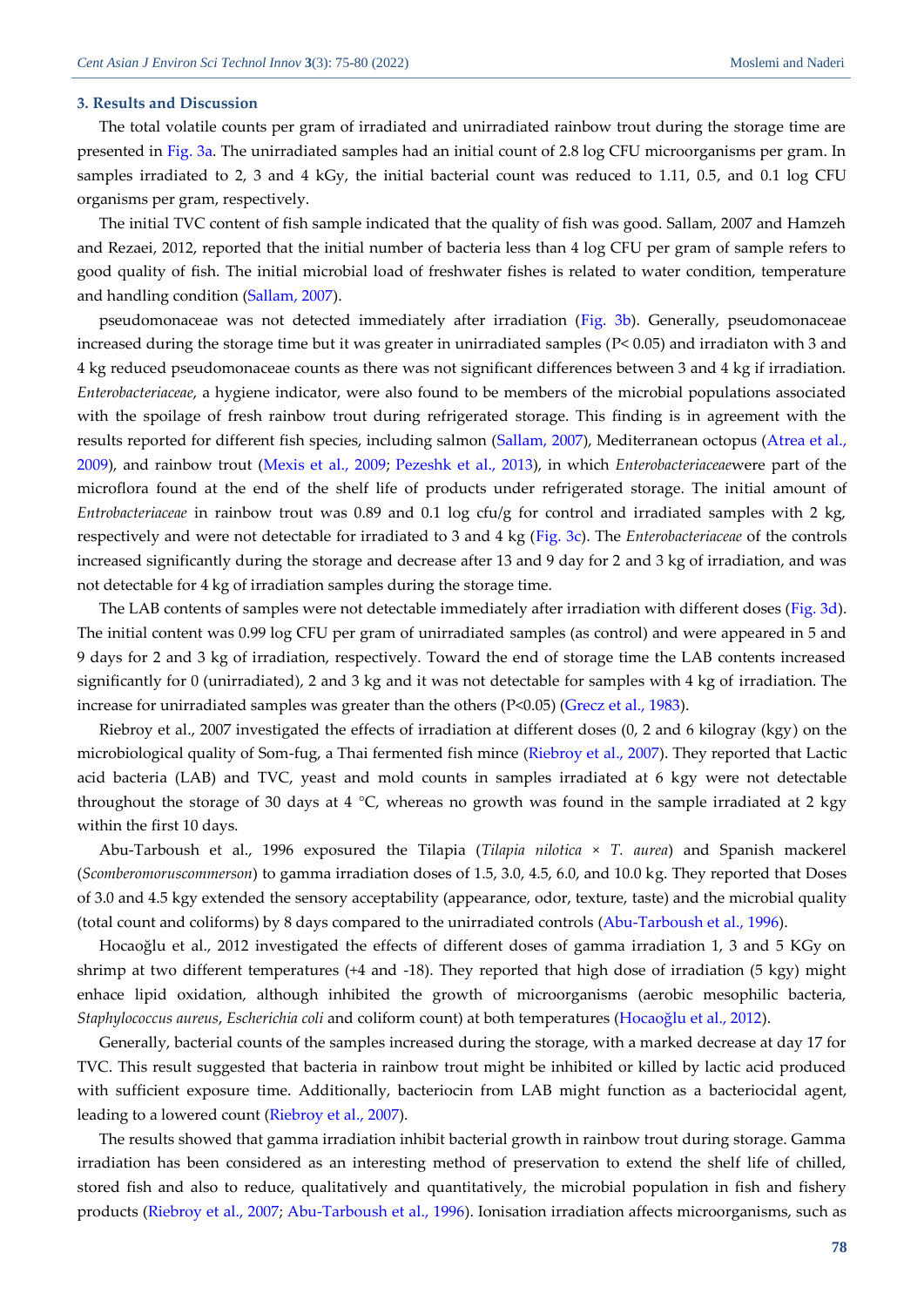

bacteria, yeasts, and moulds, by causing lesions in the genetic material of the cell, effectively preventing it from carrying out the biological processes necessary for its continued existence [\(Rahman, 2007\)](#page-5-10).

<span id="page-4-1"></span>**Fig. 3.** Changes in total viable counts (TVC) (a), Pseudomonaceae (b), entrobacteriaceae (c), and lactic acid bacteria (d), of rainbow trout (*Oncorhynchus mykiss*) irradiated with 1, 3, and 5 kg.

# **4. Conclusion**

According to the results, the major effect of irradiation on microorganisms is due to the charged particles generated by irradiation, which are able to break deoxyribonucleic acid (DNA). In the presence of water, cell injury during irradiation is due to both, direct damage to cell DNA and indirect damage through reactivity of the radiolytic products with cell components.

#### **Acknowledgement**

Authors will thanks from Tajan University of Mazandaran Province for their laboratory supports.

# **References**

<span id="page-4-3"></span>Abu-Tarboush, H.M., Al-Kahtani, H.A., Atia, M., Abou-Arab, A.A., Bajaber, A.S., El-Mojaddidi, M.A., 1996. [Irradiation and postirradiation storage at 2±2 C of Tilapia \(](https://watermark.silverchair.com/0362-028x-59_10_1041.pdf?token=AQECAHi208BE49Ooan9kkhW_Ercy7Dm3ZL_9Cf3qfKAc485ysgAAAvowggL2BgkqhkiG9w0BBwagggLnMIIC4wIBADCCAtwGCSqGSIb3DQEHATAeBglghkgBZQMEAS4wEQQMBoE8-k5ZytNMvt-nAgEQgIICraqRZas-NCAuiH-C6xkxMKe82pK53ed-Uig8rZUKUAoBBaYP33J1d3Uvmcm526Q4e2_MaLuzbg0D_D_2IIgJo-b6jfbEXxcyM8rN5RcMGFfB2kvSzZWNP_yhQlE0YcsVblMDgD3aV-PQT-lAqHcNXqnTZm0AK0gLIPTGNbRo4KTBTxI8WWYXxXvW95UV8xuecUSGGeEY4MQ2k-fErXURuGciQu3Ll6n_Y5ttLerxntFDOLjZ2qG9KPv7ppyH1TCDlJsteti1tKybCZajzQo6OxQx3ygRw55LMSFS7GnEHfwtIjPLLP5sjFNmab2wGS-gchsCFy6EiSJC0Z0mUlzjwmtpujFOMJRXL-mn3osd4lptjxsWfSHBifJ_X7rIqZ8bW_ieDBhRSmZ6Xjg5yefo_BokUH0GSxho7m0eaKvM6PokcU91mgpQq39WsoEBZdhzD9TS80QSRpnjtDypGNgmdvusqOxbOyYIb-gmaWXM8UtCHGbNUPunX2fgp8VH_iWSdrF2RpuxdRBNYtE0v-BEraW8krptp4oC4ptLQP0e01eWu_16Uh5qY8xRmv4JYuoyXYVhxoylfIS0Stoq-yMzL8j7n6WOYZj1FIoT_lBNH93DapCuXwmCjypnlnSn2-53SY1pPSfUmzn-ZmMZGUKBEt_6OkLdW5bzA_LXwIk47Vkp72TCSuRnn_n1e1gTaXfD3s_PTiVBzmuKdcB4XXjJECo1YhgSsItTcxmsUFwecRooRdqhNww9D-a75qxRHTgwg8c9B11mDp9C3vIkmaVZo_llRw7M-ALRqZH1K6D_eYqgqxvQ3G6_zqd9AcldklvwFof36wdPej0gxVqgrLeESwrHmzElwgZ5cn7o0g9P93TRzXkJZmm7nBkq5_MsiLK1pbnqK9FrJbLAOsWUeWU)*Tilapia nilotica*× *T. aurea*) and Spanish Mackerel (*Scomberomorus commerson*[\): Sensory and microbial assessment.](https://watermark.silverchair.com/0362-028x-59_10_1041.pdf?token=AQECAHi208BE49Ooan9kkhW_Ercy7Dm3ZL_9Cf3qfKAc485ysgAAAvowggL2BgkqhkiG9w0BBwagggLnMIIC4wIBADCCAtwGCSqGSIb3DQEHATAeBglghkgBZQMEAS4wEQQMBoE8-k5ZytNMvt-nAgEQgIICraqRZas-NCAuiH-C6xkxMKe82pK53ed-Uig8rZUKUAoBBaYP33J1d3Uvmcm526Q4e2_MaLuzbg0D_D_2IIgJo-b6jfbEXxcyM8rN5RcMGFfB2kvSzZWNP_yhQlE0YcsVblMDgD3aV-PQT-lAqHcNXqnTZm0AK0gLIPTGNbRo4KTBTxI8WWYXxXvW95UV8xuecUSGGeEY4MQ2k-fErXURuGciQu3Ll6n_Y5ttLerxntFDOLjZ2qG9KPv7ppyH1TCDlJsteti1tKybCZajzQo6OxQx3ygRw55LMSFS7GnEHfwtIjPLLP5sjFNmab2wGS-gchsCFy6EiSJC0Z0mUlzjwmtpujFOMJRXL-mn3osd4lptjxsWfSHBifJ_X7rIqZ8bW_ieDBhRSmZ6Xjg5yefo_BokUH0GSxho7m0eaKvM6PokcU91mgpQq39WsoEBZdhzD9TS80QSRpnjtDypGNgmdvusqOxbOyYIb-gmaWXM8UtCHGbNUPunX2fgp8VH_iWSdrF2RpuxdRBNYtE0v-BEraW8krptp4oC4ptLQP0e01eWu_16Uh5qY8xRmv4JYuoyXYVhxoylfIS0Stoq-yMzL8j7n6WOYZj1FIoT_lBNH93DapCuXwmCjypnlnSn2-53SY1pPSfUmzn-ZmMZGUKBEt_6OkLdW5bzA_LXwIk47Vkp72TCSuRnn_n1e1gTaXfD3s_PTiVBzmuKdcB4XXjJECo1YhgSsItTcxmsUFwecRooRdqhNww9D-a75qxRHTgwg8c9B11mDp9C3vIkmaVZo_llRw7M-ALRqZH1K6D_eYqgqxvQ3G6_zqd9AcldklvwFof36wdPej0gxVqgrLeESwrHmzElwgZ5cn7o0g9P93TRzXkJZmm7nBkq5_MsiLK1pbnqK9FrJbLAOsWUeWU) *J. Food Protect.,* **59**(10), 1041-1048. <https://doi.org/10.4315/0362-028X-59.10.1041>

<span id="page-4-2"></span>Atrea, I., Papavergou, A., Amvrosiadis, I., Savvaidis, I.N., 2009. [Combined effect of vacuum-packaging and](https://srv2.freepaper.me/n/qcj7ceN1N46RfyGco3EKIg/PDF/25/25d4b99c89a01c4cbc22323e6f617fc8.pdf)  [oregano essential oil on the shelf-life of Mediterranean octopus \(Octopus vulgaris\) from the Aegean Sea stored](https://srv2.freepaper.me/n/qcj7ceN1N46RfyGco3EKIg/PDF/25/25d4b99c89a01c4cbc22323e6f617fc8.pdf)  [at 4 C.](https://srv2.freepaper.me/n/qcj7ceN1N46RfyGco3EKIg/PDF/25/25d4b99c89a01c4cbc22323e6f617fc8.pdf) *Food Microbiol.,* **26**(2), 166-172. <https://doi.org/10.1016/j.fm.2008.10.005>

<span id="page-4-0"></span>Badr, H.M., 2012. [Control of the potential health hazards of smoked fish by gamma irradiation.](https://srv2.freepaper.me/n/-s4c8ZCt8bJlxEmnfrg_XA/PDF/fc/fcf7cf1181ce6b11d868e4b3fba6981b.pdf) *Int. J. Food Microbiol.,* **154**(3), 177-186. <https://doi.org/10.1016/j.ijfoodmicro.2011.12.037>